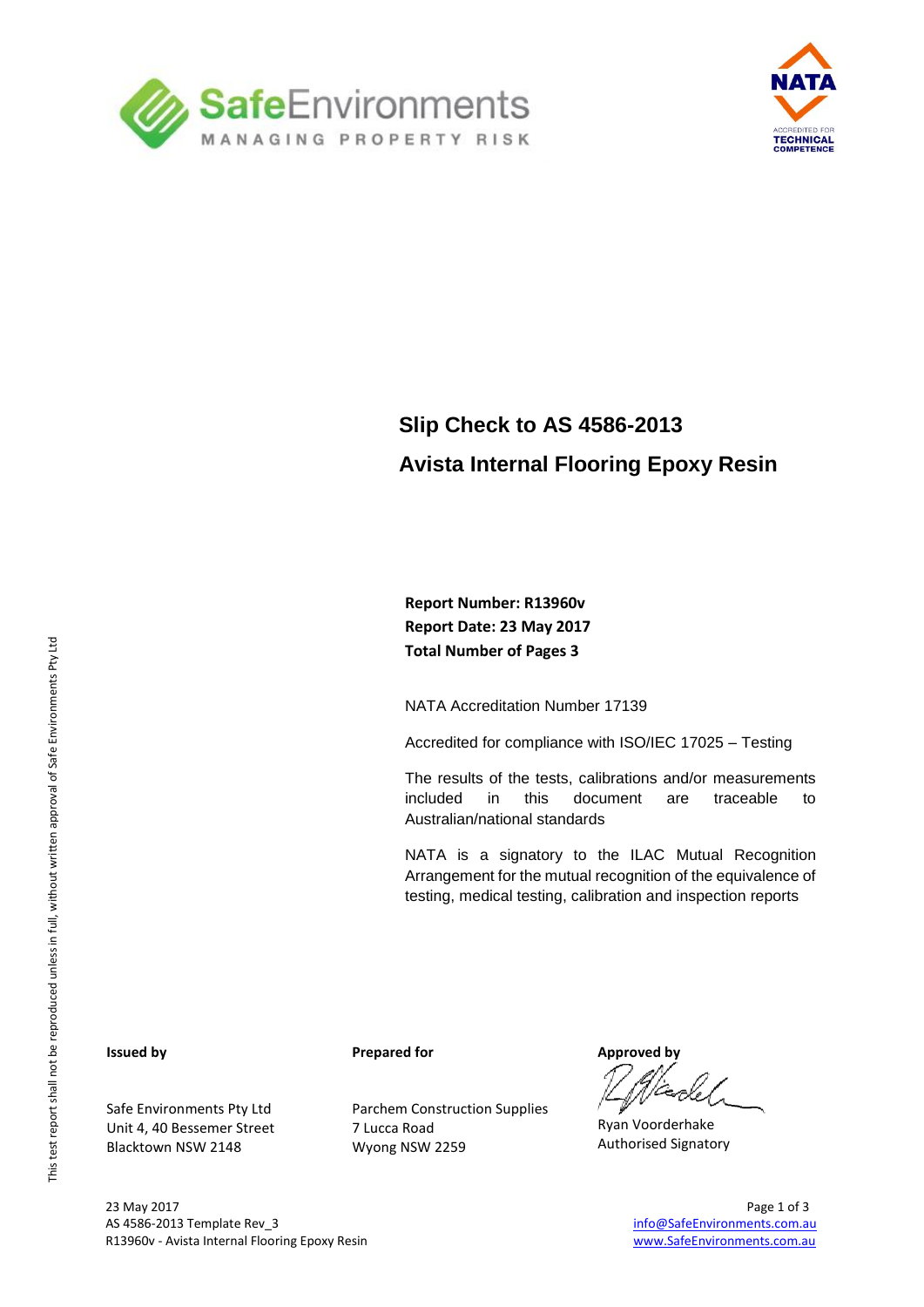



23 May 2017

### **Test Report No. R13960v**

### **Slip Resistance Classification of New Pedestrian Surface Materials**

**AS 4586-2013 Appendix A (Wet Pendulum Test)**

The slip resistance classification has been determined for unused surfaces using specific conditions. Factors such as usage, cleaning systems, applied coatings and patterns of wear may affect the characteristics of the surface after classification. Standards Australia Handbook 198:2014 *Guide to the specification and testing of slip resistance of pedestrian surfaces* provides guidance for the selection of slip resistant pedestrian surfaces classified in accordance with AS 4586-2013. It is recommended that this test report be read in conjunction with AS 4586 and HB 198.

| Requested by:<br><b>Client Address:</b>                                             | <b>Parchem Construction Supplies</b><br>7 Lucca Road<br>Wyong NSW 2259                                      |                                           |                                                                                 |  |  |
|-------------------------------------------------------------------------------------|-------------------------------------------------------------------------------------------------------------|-------------------------------------------|---------------------------------------------------------------------------------|--|--|
| <b>Product Manufacturer:</b><br><b>Product Description:</b>                         | <b>Parchem Construction Supplies</b><br>Avista Internal Flooring Epoxy Resin                                |                                           |                                                                                 |  |  |
| Test conducted according to:<br>Location:<br>Conducted by:                          | AS $4586:2013$ Appendix A<br>Slip Check Pty Ltd Test Facilities, Blacktown NSW 2148<br><b>Hayden Davies</b> |                                           |                                                                                 |  |  |
| Date:<br>Sample:<br>Rubber slider used:<br>Slope of specimen:<br>Direction of Test: | 17 May 2017, 19 May 2017<br>Unfixed<br>Slider 96<br>Tested on a flat level surface<br>NA.                   | Temperature:<br>Cleaning:<br>Conditioned: | $20^{\circ}$ C<br>None<br>Grade P 400 paper dry followed<br>by wet lapping film |  |  |

|                            | Specimen $1$ Specimen $2$ Specimen $3$ Specimen $4$ Specimen 5 |  |  |
|----------------------------|----------------------------------------------------------------|--|--|
| Mean BPN of last 3 swings: |                                                                |  |  |

| <b>Reported SRV of Sample:</b> |    |  |
|--------------------------------|----|--|
| <b>Class:</b>                  | P0 |  |